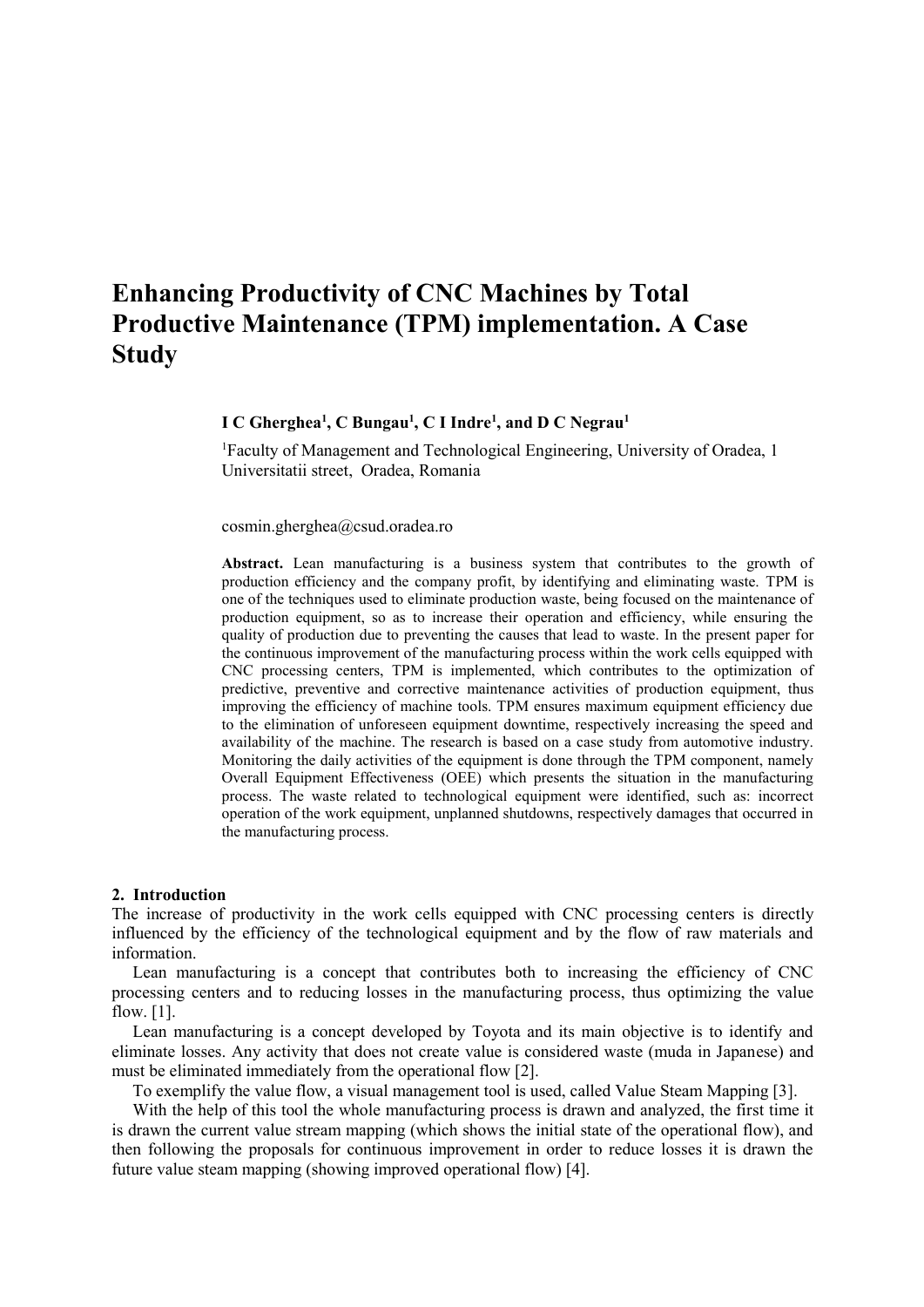In terms of ensuring optimal operation (prevention of interruptions during the production process) of technological equipment, TPM is implemented, which is a world-class production strategy, respectively a Lean manufacturing component [5].

Any unplanned interruption of the production equipment represents a loss in the production process, which must be eliminated immediately, so that the manufacturing process to be a continuous one. [6].

Equipment maintenance is often reactive, intervening to fix it after a failure, but the adoption of specific TPM measures in the context of manufacturing on CNC procssing centers has a different perspective on equipment maintenance, because it applies a proactive approach, performing preventive maintenance activities of equipment [7].

Seiichi Nakajima, the founder of TPM, defines this production strategy as a concept through which a maximum overall efficiency is obtained for machines and installations throughout their lifetime, involving competence in maintenance of all departments within a company, but also of workers in order to ensure the good functionality of the equipment under their management [8].

The first implementation of the TPM concept took place in 1961 [9], by Nippondenso, which is one of the largest companies in Japan, producing components for the automotive industry, but the concept began with the introduction of preventive maintenance in Japan in 1951 [10].

TPM works on the basis of three prevention principles, according to the figure below.



**Figure 1.** The TPM prevention principles

TPM ensure a stability of equipment including all type of maintenance politics like: preventive maintenance, corrective maintenance and predictive maintenance. All of these drive the equipment to its maximum productive efficiency. [11].

TPM is a technique, which manage the maintenance of all equipment, implemented within Lean Manufacturing, in order to continuous improve (kaizen) degree of usage and equipment lifetime [12].

According to Ahmad M.D. et al, TPM helps maximize equipment performance and prevent outages (due to technical failures) [13].

The purpose of TPM production strategy is to increase OEE by integrating a maintenance management system of the equipment involved in manufacturing process [14], [15].

The implementation of TPM ensures a maximum efficiency of the equipment due to the elimination of unforeseen stops of the equipment in the production process, respectively the increase of the speed and availability of the machine, eliminating the 6 wastes and at the same time obtaining quality products [16].

Some companies have implemented a software to monitor equipment performance (called Total Factory Monitoring), through which they can track in real time the performance of technological equipment and online monitoring. The data provided through this software, contributes to the measurement and evaluation of the operational activities within the manufacturing process, providing an overview of the entire production. Once this information is collected and centralized, from production, wastes are easier to identify, which will implicitly accelerate the process of continuous improvement in production [17].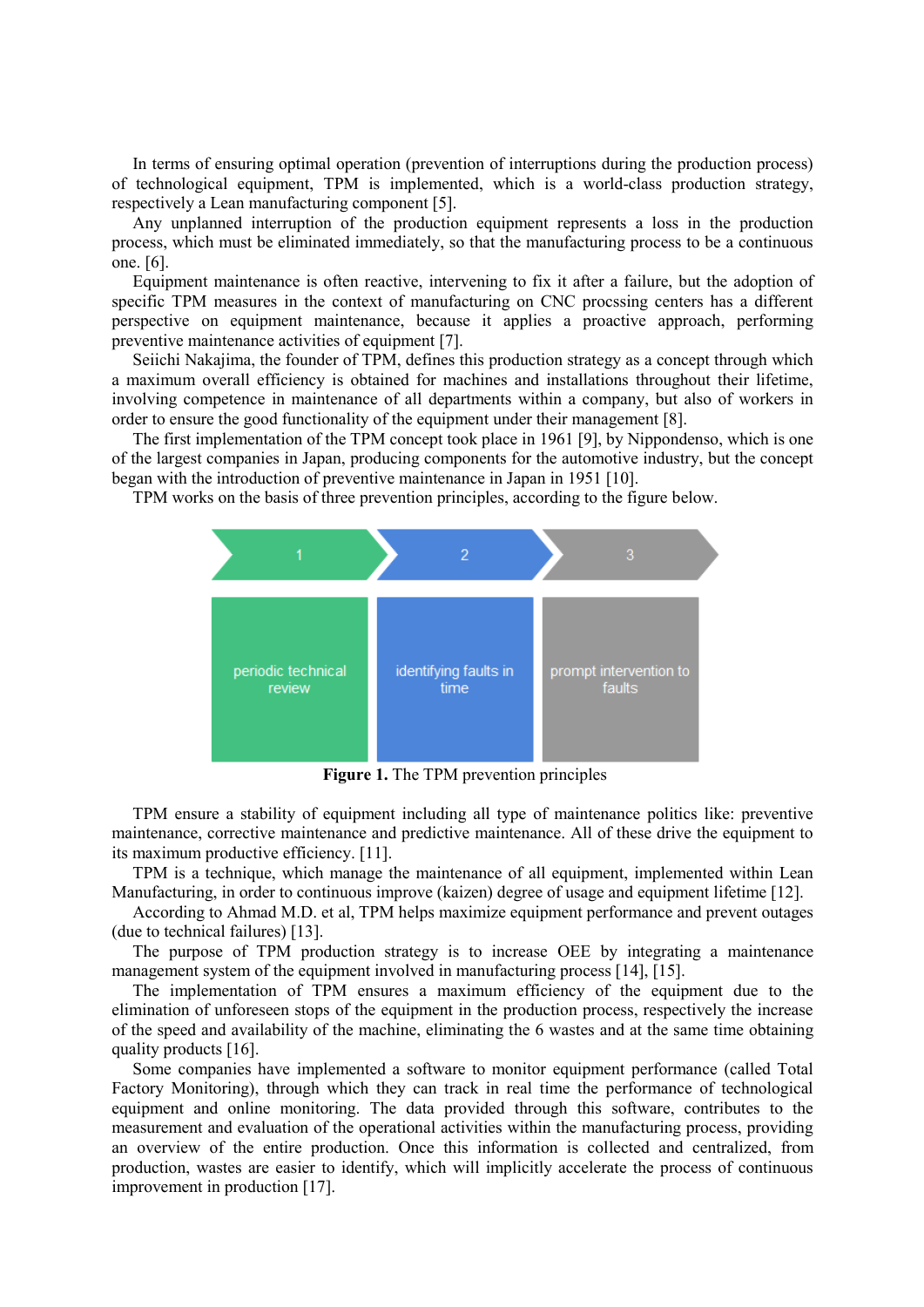Also, the implementation of a software that helps to monitor the performance of technological equipment, motivate continuously workers from different departments to ensure that they take the required actions and act accordingly to planned production and set objectives because they can see the impact that its actions has on OEE.

Preparation for the implementation of the TPM consists of the following objectives [16], [18]:

- Direct reporting of the situation to the company's management team;
- Adequate training for workers implied in manufacturing process;
- Implementing the TPM methodology on selected machine.
- In conclusion, TPM aims for the following objectives [19]:
	- More efficient usage of the equipment;
	- Collaboration and Involvement of employees from all departments which own equipment;
	- Increasing working hours of the equipment;
	- Support from management team;
	- Using equipment for continuous improvement;
	- Reducing leading time, respectively maintain and increase the quality of the products.

TPM is basing on the following pillars [5], [17], [9]:

- Autonomously equipment maintenance;
- Kaizen ( Continuous improvement);
- Planned maintenance;
- Quality of equipment maintenance;
- Training for involved staff in manufacture;
- TPM office
- EHS (Environment, Health, Safety);
- 5S (the basis of TPM).

5S is the base pillar in implementing 5S, which help to create safe and standardized working environment, it ensure obtaining of a perfect quality of the products by eliminating specific maintenance waste (the 6 wastes specific to used equipment).

In conclusion, the implementation of TPM would not be possible without the implementation of the 5S (Sort, Set in Order, Shine, Standardize, Sustain) [20]

#### **2. Equipment monitoring using OEE**

The general/global effectiveness of the equipment is a TPM component, through which are monitored daily activities of the equipment, the frequency of stop production caused by technical defections, in order to improve availability and technological equipment performance and implicitly it has the role to ensure the quality of the final product [21], [16].

Also, the most frequent Key Performance Indicator (KPI) in manufacturing cell which influence the implementation of lean practices is OEE. This KPI represent the initial state of the manufacturing process but it is also an instrument for management through which they can monitor and improve the manufacturing process thanks to its capability to measure and evaluate the productivity of the equipment/machine tool [22], [17].

#### *2.1. Types of waste*

Because of TPM component, manufacturing companies which own different technological equipment, managed to double(rarely even more) the productivity and performance of their machineries/machinetool/CNC machining center, reducing, in some cases eliminating completely the OEE specific waste.

In the maintenance process for the equipment are identified 6 wastes, which are integrated in OEE, as following [23]:

- Breakdown losses:
	- Setup and adjustment time;
	- Speed waste;
	- Minor stoppages;
	- Defect;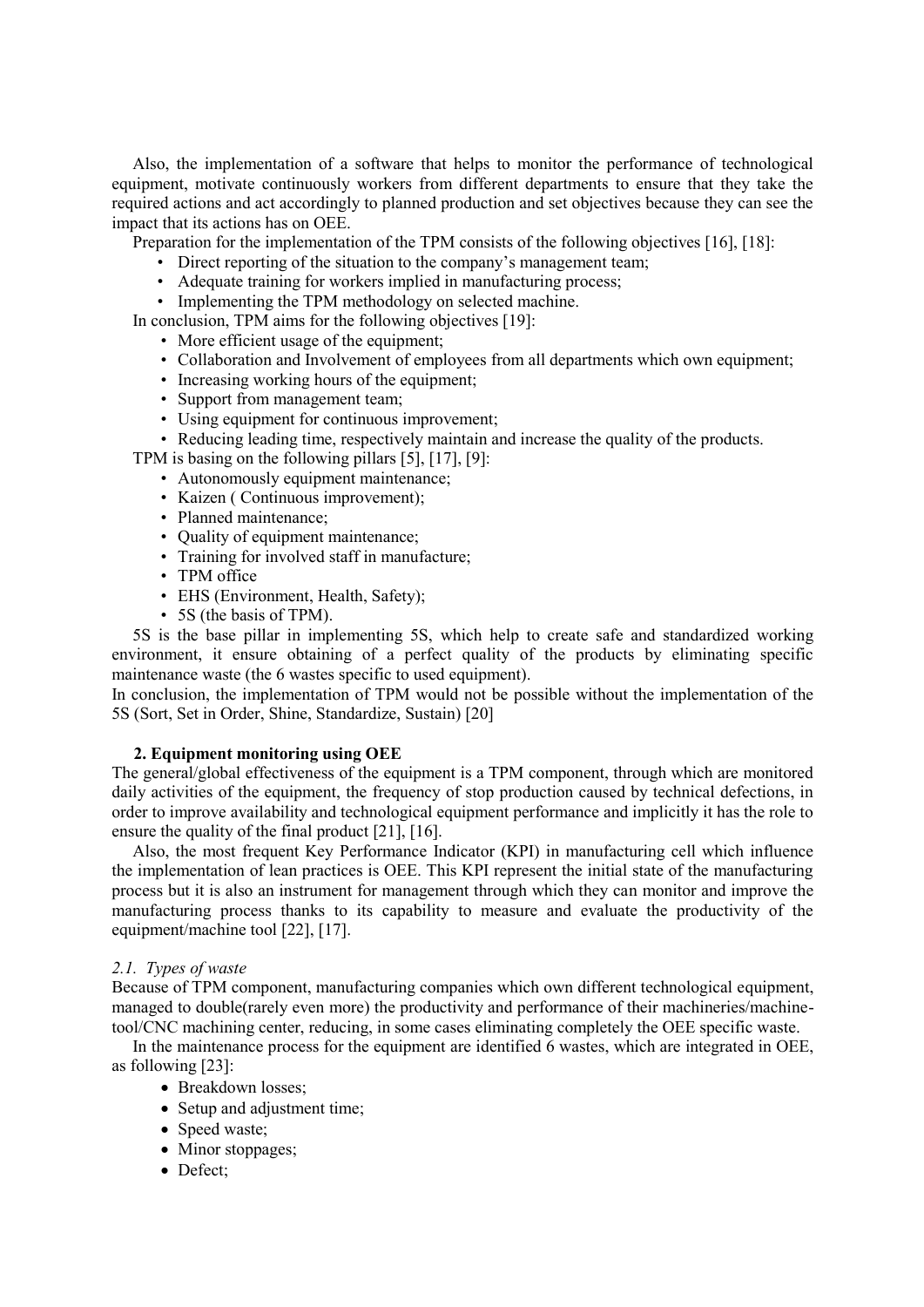• Rework and quality defects.

# *2.2. Benefits of OEE in manufacturing process*

The OEE value represents the production equipment productivity, respectively, the ratio of maximum productivity capacity of the equipment (planned production) and the real production capacity from the manufacturing process, including any unplanned intervention in production (settings, adjustments, stops, defections, operator's error, changes).

Usually, the optimal OEE value is 85%, but in the most cases, OEE value is between 40% - 60%, which create significant possibilities for improvement and equipment performance increase.

Increasing OEE value has a positive impact on productivity, bringing with it multiple benefits in manufacturing process as following:

- Quick ROI (Return Of Investment) for technological equipment;
- Identification of problems from production process and avoiding wastes caused by those;
- Contribute to reducing production costs, which lead to increasing competitiveness in the market;

• Improvement of the manufacturing process has an impact even on the quality of the manufactured products;

- Increase the company reputation thanks to effectiveness and quality of delivered products;
- Reduce costs for equipment/tool-machine maintenance thanks to preventive maintenance.

# *2.3. OEE factors*

In order to measure the EEO, the following key factors are identified and measured [11]:

a. Availability rate

Availability = (execution time)/(planned production time) (1)

# Where:

Execution time is planned production time from which are deducted the times when the equipment was stopped (planned stops – changes in production process or unplanned stops changes, machine/equipment settings).

Planned production time is total time the equipment waits to produce.

Execution time = planned production time-down time (2)

Where:

down time represents the time allocated to the manufacturing process in which the machine / equipment is not in working order.

b. Performance Rate

Performance = (ideal time cycle \* total amount of manufactured parts)/(Running time) (3)

c. Quality Rate

Quality = (total amount of quality parts)/(total amount of manufactured parts) (4)

After obtaining the 3 values above, OEE can be obtain using the next formula:

OEE=Availability \*Performance \* Quality (5)

*2.4. OEE implementation*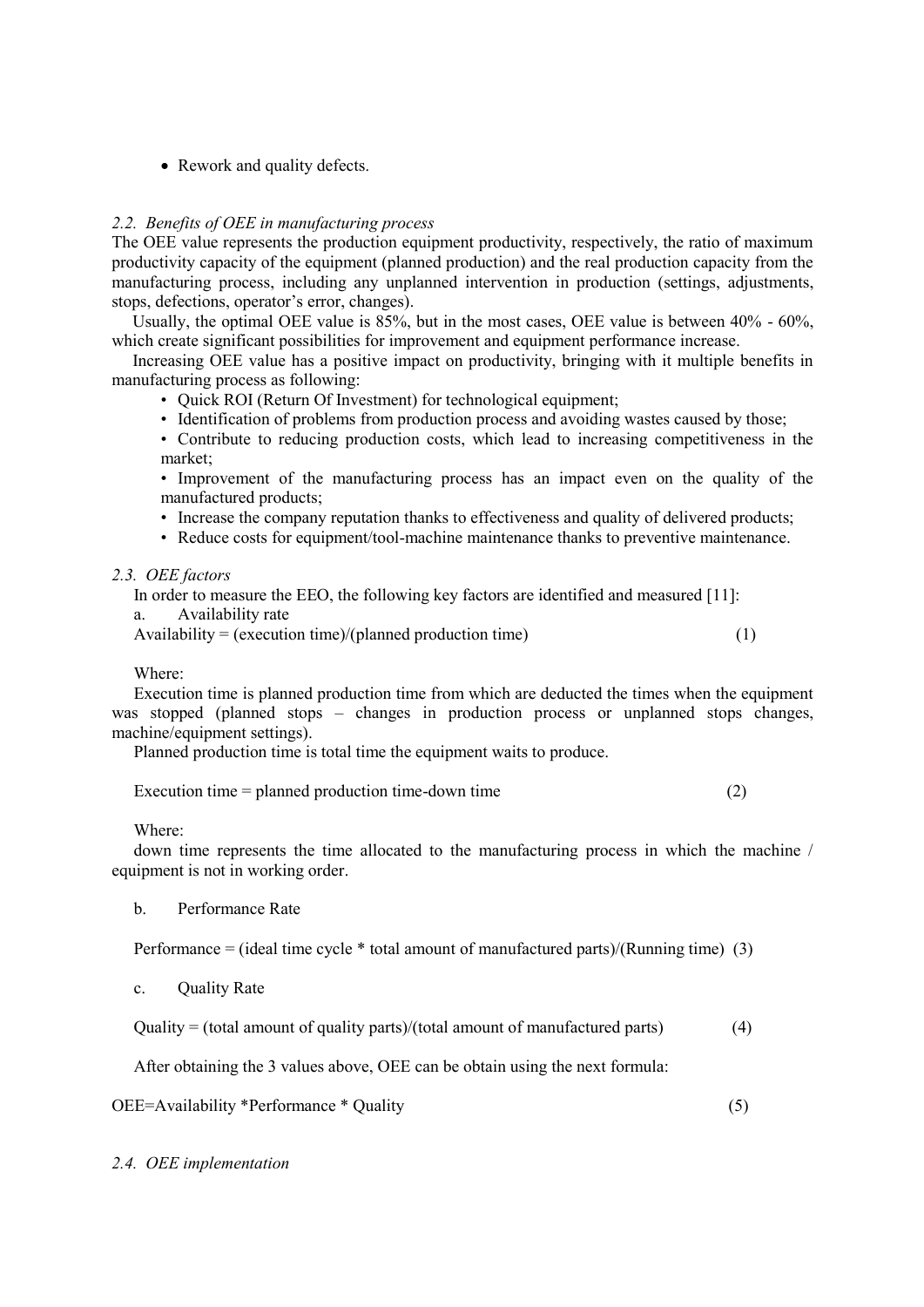In order to calculate the performance of work equipment, the recording and analysis of production carried out over a well-defined period of time and established together with the production manager / engineer who is responsible for increasing production capacity and also quantifying operational activities, movements, storage, expectations and control.

In some companies, the OEE is measured daily to propose new solutions to improve the manufacturing process, respectively solutions that improve the factors that have an impact on the OEE. Once the values of these activities have been obtained, the main wastes are identified and specific solutions and techniques are proposed to eliminate them.

Given the high cost of investment in production equipment, the aim is to increase the overall effectiveness of the equipment in order to recover the investment in the shortest possible time and also to increase productivity and reduce leading time.

## **3. Case study**

At the basis of this research is a study case, in which are analyzed all the wastes accumulated over 12 months, respectively, the 1st of January 2020- 31th of December 2020, at one of the CNC machining center.

The wastes are closely related to operational activity of the CNC machining center.

In order to implement and evaluate the OEE, the following steps will be performed:

Establishing the machine - in this case it is a CNC machining center - DMG 55 H;

• The cause of the appearances of the different defects presented in the previous graphs will be identified;

Relevant data about the production process will be collected;

• The data will be analyzed, respectively graphs will be built in order to have an overview of the current situation;

Specific TPM actions will be implemented in order to remove and prevent defects registered on the CNC machining center.;

For realizing this case study, all wastes, thanks to lack of preventive maintenance of the CNC machining center DMG 55 H has been centralized, on which are realized different mechanical parts.

On this machining center has been realized machining operation, which involves technological itinerary with all operations specific to manufactured product.

DMG DMC 55 H is an horizontal CNC machining center duoBLOCK with 3 axes (longitudinal travel - x-axis: 560 mm, transversal travel - y- axis: 600 mm, vertical travel - z - axis: 600 mm), the maximum loading dimension is 500kg.

It has been identified and recorded a number of 355 defects because of lack of proper preventive maintenance for CNC machining center DMG DMC 55 H, over the 12 months, structured accordingly to the diagram below.

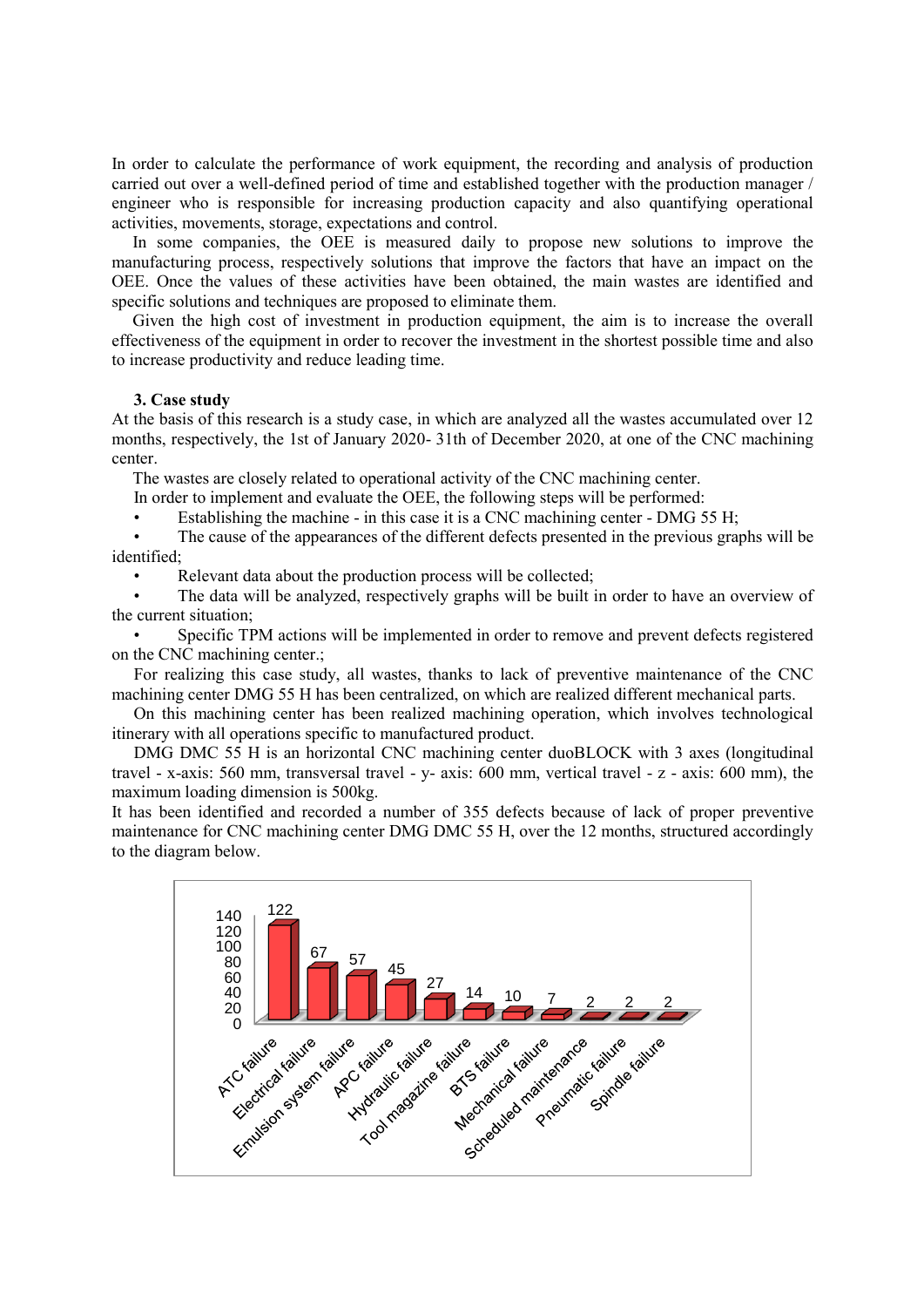# **Figure 2.** Distribution of the number of failures at the CNC machining center - DMG DMC 55H over a period of 12 months

In the company, the CNC machining center is working over 3 shifts (8hours/shift).

The diagram below, represents the total amount of recorded defects from CNC machining center over 12 month, distributed over the 3 shifts.



**Figure 3.** Number of defects distributed over the 3 shifts

First 3 defects (ATC defect, electrical defect and emulsion system defect) which were the most frequently repeated, represents 69.3% from the total amount of registered defects from this CNC machining center.

Once the main causes have been identified, preventive actions for these defects will be taken.

According to the graph in figure 4, the 355 defects occurred due to the lack of a corresponding preventive maintenance at the CNC machining center on the 8 types of products that were processed.



**Figure 4.** Distribution of defects by product types

According to graph from figure 4, the most defects have been registered at the production of product 7 (P7) and in graph from figure 5, are structured the 119 defects.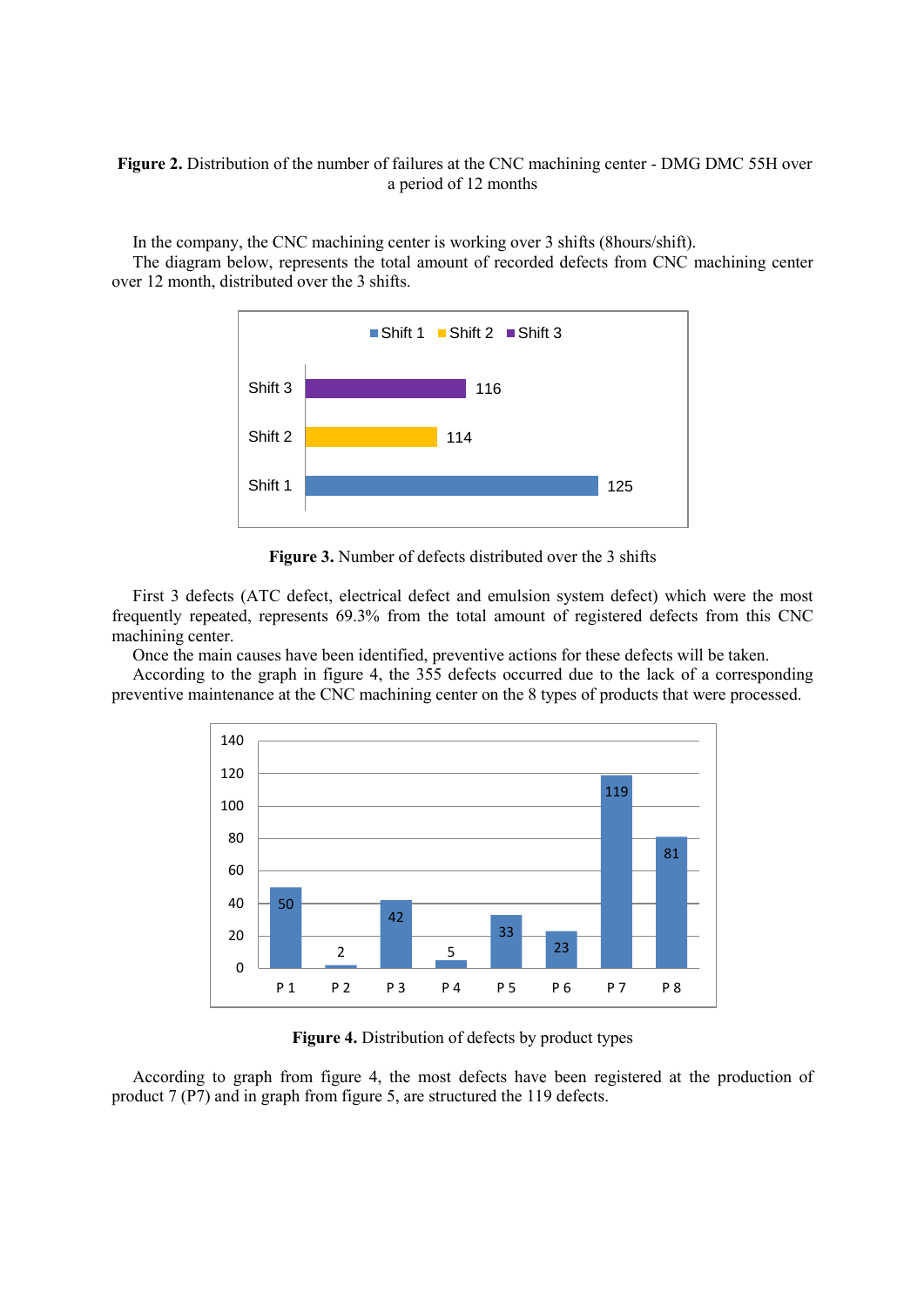

**Figure 5.** Distribution of defects for P7

## *3.1 OEE Calculation*

It is important to mention the fact that other types of defects took place at the CNC machining center, but those were because of other causes than lack of preventive maintenance.

For determining OEE, obtained data about P7 product have been centralized, from 1st of Jan.2020 to 31th of Dec.2020

Product name P7; Planned quantity 24940; Produced quantity 13630; Unprocessed quantity 11310; Defective quantity reprocessed 95;  $=$  Down time/year(min) 53640; Cycle time 17 min/part; Working days/year 301 (251 working days + 50 Saturdays); Available minutes over year 301 day\*24h/day \*60min/h= 433440 min; Break 0.

In the present study, OEE determination will be performed on product P7. In many cases, for OEE determination it is taken into account a well-defined period of time like: the number of shifts, over working hours or days.

For OEE determination, the 3 factors that determine OEE value will be calculated.

a) Availability

Total amount of time available represent the 301 days (including Saturdays when company was working).

The company works in 3 shifts, representing 24 working hours/day, respectively 433440 minutes available for work (planned production time).

Availability = (execution time)/(planned production time) Execution time = planned production time-down time=433400-53640=379800 min Planned production time=433440 min Availability = (379800/433400)\*100= **87.62%**

b) Performance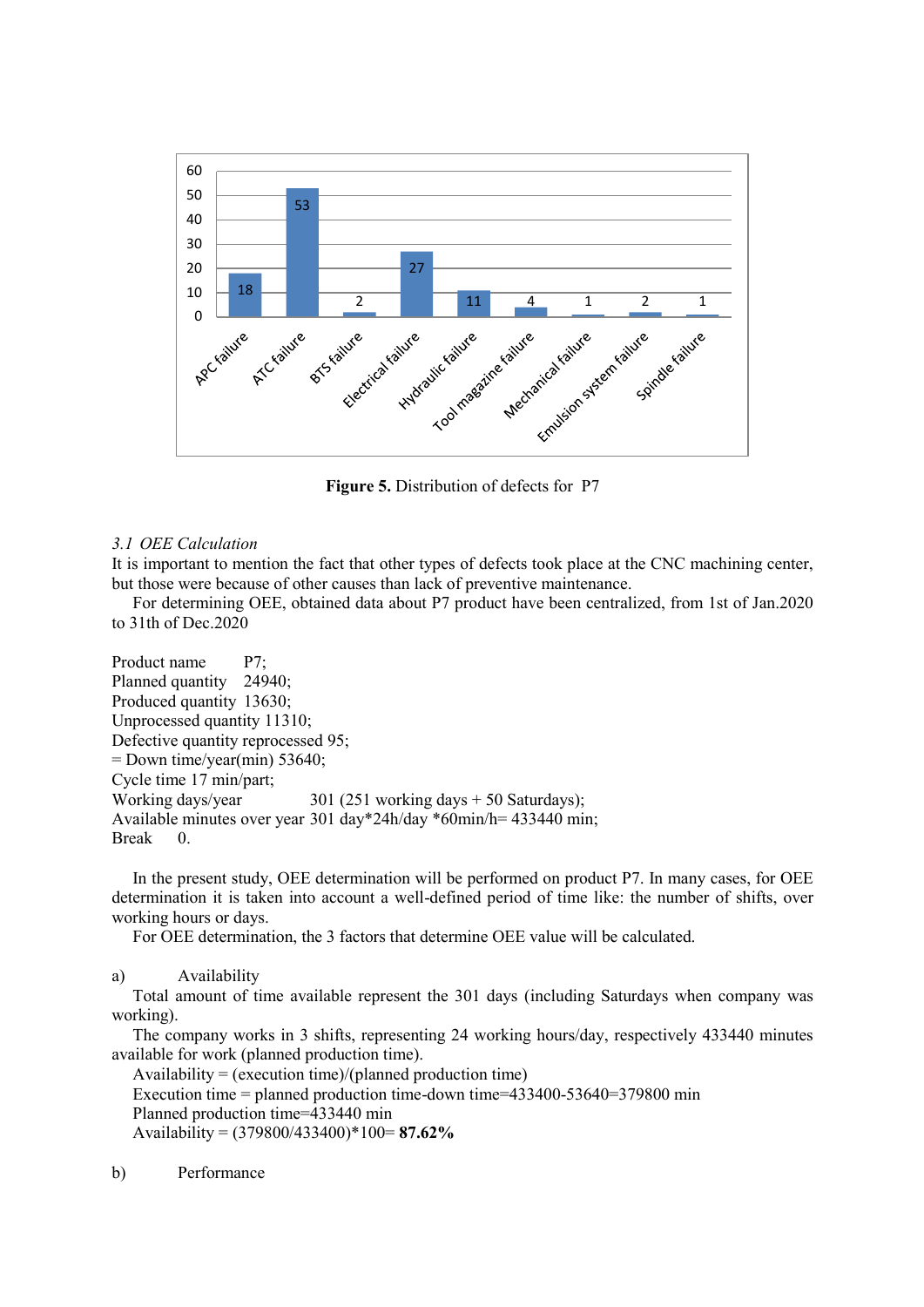For determining the second factor, respectively performance, ideal cycle time (how long it takes to produce a part) will be determined, number of manufactured parts and planned running time.

Performance = (ideal time cycle \* total amount of manufactured parts)/(Running time) Performance = (17\*13630)/433440= **53.45%**

## c) Quality

For determining the last OEE factor, respectively the quality, the total amount of good parts manufactured will be determined, in ratio to the total amount of manufactured parts.

Quality = (total amount of quality parts)/(total amount of manufactured parts)

= (total amount of manufactured parts-scrap)/total amount of manufactured parts Total amount of quality parts = manufactured quantity- scrap=  $13630-95= 13535$ Quality=13535/13630 parts=0.9930\*100= **99.30%**

 $OEE = A^*P^*O$ OEE = 0.8762\*0.5345\*0.9930= 0.4650\*100=**46.50%**

#### *3.2 TPM implementation*

After analyzing defects from production process for part P7, for improving the productive efficiency, actions to reduce and eliminate certain defect (accordingly to figure 6) related to machining center will be taken. These defects represent activities that are not add value for the manufacturing process, representing time waste.

By eliminating some of the defects via specific TPM actions, it will significantly influence OEE increase and improvement.

By the measures taken, it is aimed to reduce non-operational times, caused by the different mentioned defects with 50%, which will mean a total of 26820 minutes earned. Therefore, it will remain a total amount of 26820 minutes, non-operational times.

Given this aspect, OEE value would be **55.59%.**

#### **4. Conclusions**

This study case presented in this research, presents a tool which helps to measure equipment performance and also identify main wastes which led to a decrease in the efficiency of CNC machining centers.

After defects identification from CNC machining center, it has been implemented specific measures to eliminate these wastes, measure which will contribute to reducing production costs, reducing leading time, increasing the quality of the executed parts,, increasing production capacity and increasing the running time of the technological equipment.

The results of the research, emphasis the impact over increasing productive efficiency of the technological equipment (CNC machining center) because of TPM implementation. The increase of productive efficiency is reflected in measuring OEE, before and after TPM implementation.

According to the study, the OEE has been measured before and after the TPM implementation. Before implementing TPM, the OEE value was 56.50%, and after analyzing and taking some specific lean manufacturing improvement actions, OEE value was 55.59%, which represents an improvement of OEE value by 9.09%.

In graph from figure 6, it can be noticed the differences between the OEE factors before and after TPM implementation.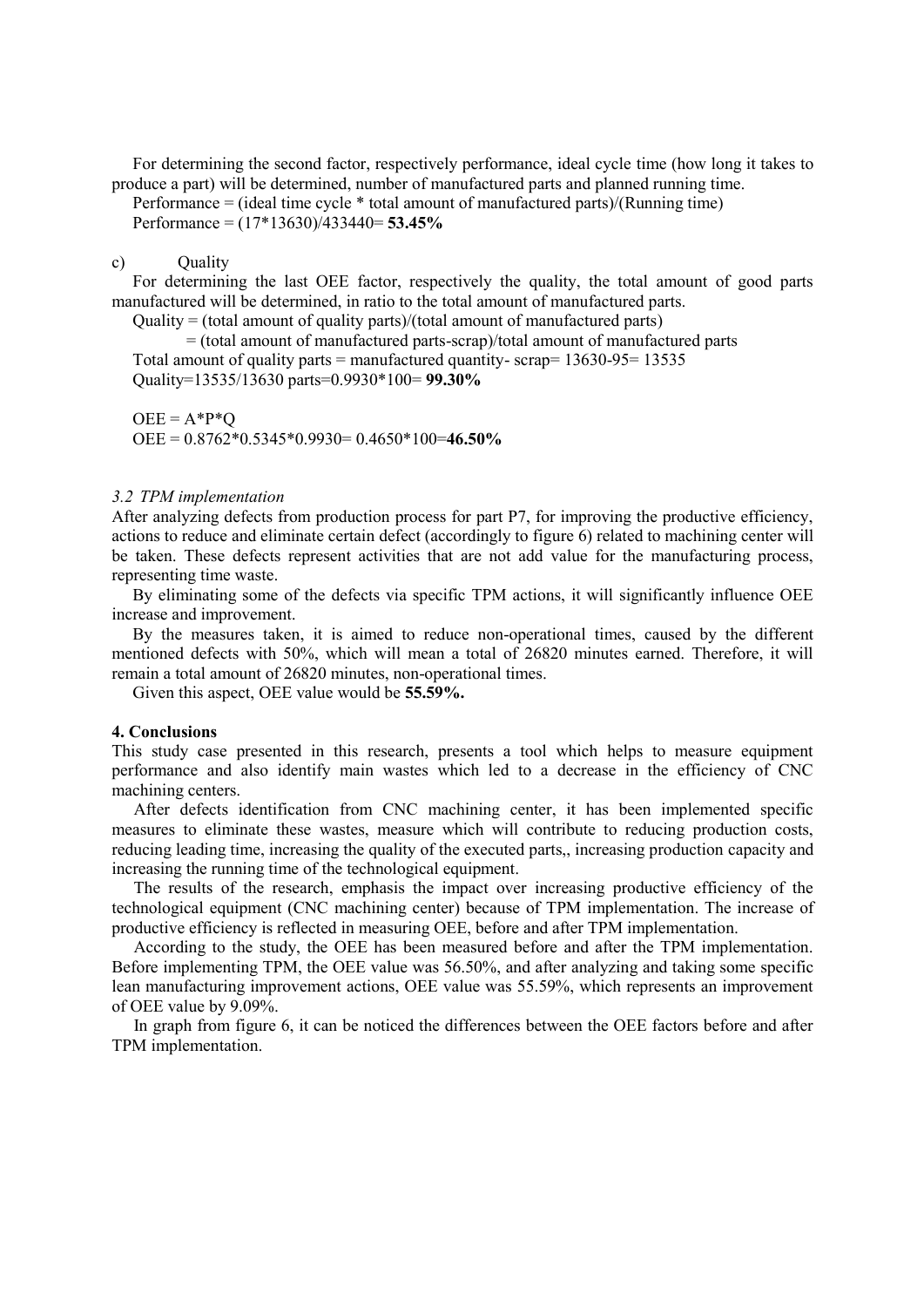

**Figure 6.** The difference between OEE factors between before and after TPM implementation

Considering the elimination of the non-operation times caused by some defect because of the lack of total preventive maintenance, the obtained improvement is significant.

The main measures taken for OEE grow, were measures for efficient solution to reduce defect like: 5S implementing, employees, respectively operators and CNC programmer trainings to maintain the equipment and also to identify easier the main causes which led to repetitive defects and maintaining the working place clean.

#### **References**

- [1] Gherghea I C and Bungau C, 2018 Poka yoke application synthesis in manufacturing engineering *Proc. 6th Rev. Manag. Econ. Eng. Int. Manag.* Conf. **6**, pp. 564–571.
- [2] Cirjaliu B and Draghici A 2016 Ergonomic Issues in Lean Manufacturing *Procedia - Soc. Behav. Sci.* vol. **221**, pp. 105–110.
- [3] Gherghea I C, Bungau C and Negrau D C 2019 Lead time reduction and increasing productivity by implementing lean manufacturing methods in cnc processing center *IOP Conf. Ser. Mater. Sci. Eng.* vol. **568** no. 1.
- [4] Gherghea I C, Bungau C and Negrau D C 2019 Best Practices to Increase Manufacturing Productivity - Comparative study *MATEC Web Conf.* vol. **290** pp. 1–9.
- [5] Tondato R and Gonçalves M B 2013 Total Productive Maintenance: A casey study *22nd Int. Conf. Prod. Res. ICPR* vol. **12** no. 1.
- [6] Arunagiri P Gnanavelbabu A. 2014 Identification of major lean production waste in automobile industries using weighted average method. *Procedia Eng.* **97**, 2167–2175.
- [7] Patil J and Raut N 2019 Study Of Total Productive Maintenance And Improving The Production vol. **6**, no. 1, pp. 519–522.
- [8] Gosavi A 2006 A risk-sensitive approach to total productive maintenance *Automatica*, vol. **42,** no. **8**, pp. 1321–1330.
- [9] Aziz I, Karim S and Hossain 2013 M Effective Implementation of Total Productive Maintenance and Impacts on Breakdown Time and Repair  $\&$  Maintenance – A Case Study Of A Printing Industry In Bangladesh *Int. J. Eng. Res. Dev.* vol. **8**, no. 1, pp. 1–9.
- [10] Sharma K, Gera G, Kumar R, Chaudhary H K and Gupta S K 2012 An Empirical Study Approach on TPM Implementation in Manufacturing Industry *Int. J. Emerg. Technol.,* vol. **3**, no. 1, pp. 18–23.
- [11] Dennis P 2015 Lean Production simplified A plain Language Guide to the World's Most Powerful Production System, **Third Edit**. CRC Press.
- [12] Kulkarni A and Dabade M 2013 Investigation of Human Aspect in Total Productive